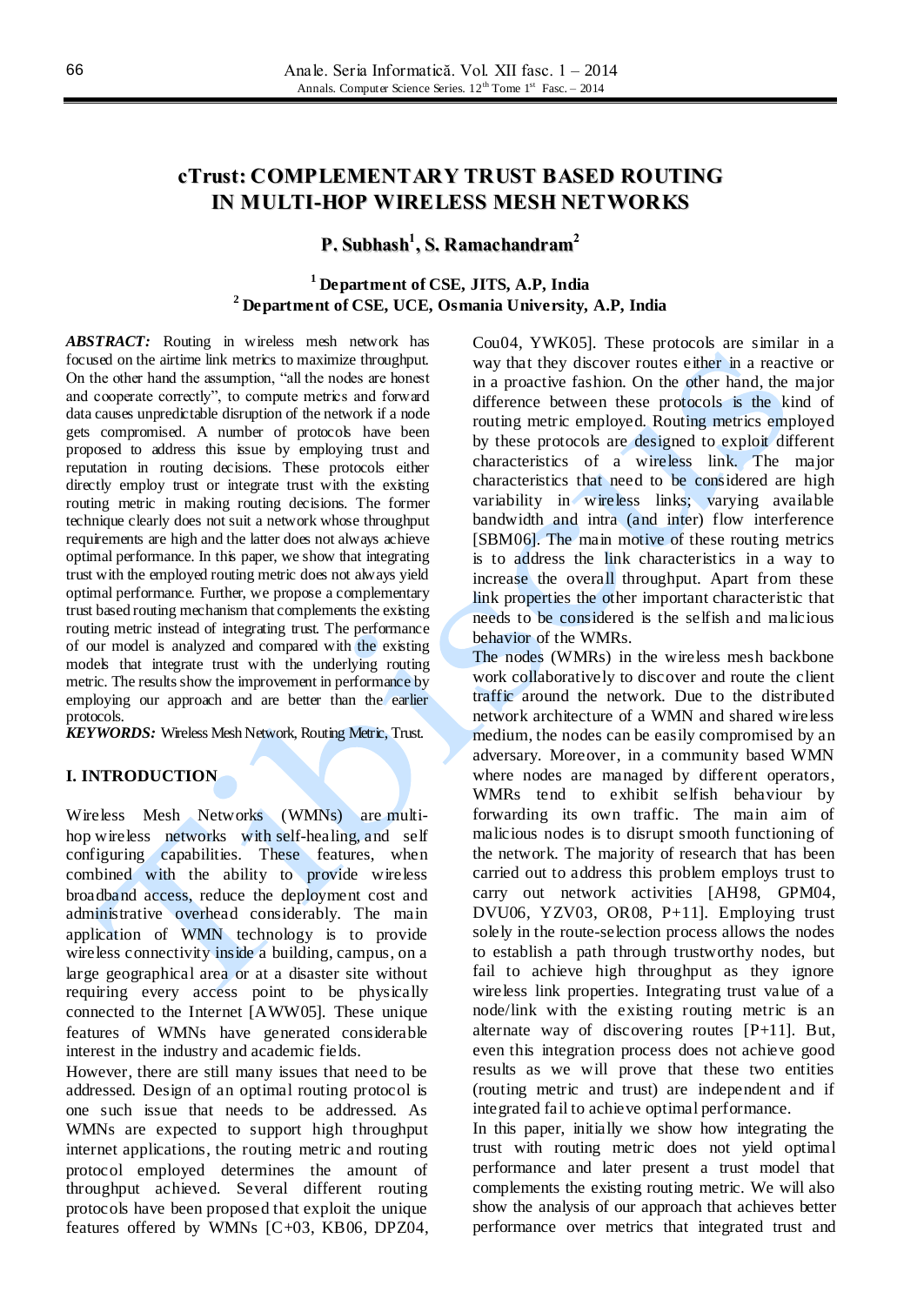routing metric. The rest of the paper is organized as follows. Section II presents the related work and problems with existing approaches. The orthogonality of trust and routing metric is provided in Section III. We present our complementary trust based routing approach in section IV. The simulation results are shown in section V along with the analysis of the results. Finally, section VI concludes the paper.

## **II. RELATED WORK**

Recently, a lot of research has been carried out to increase the performance of routing protocols in WMNs. The main design goal of these routing protocols is throughput maximization, even at the expense of generating more routing overhead, that deserves a secondary role [KHP08]. Therefore, a majority of the research that has been carried out focuses on the design of routing metrics that increase the overall throughput offered by the network. Metrics such as ATLM (airtime link metric) [Bah07], ETX (expected transmission count) [C+03], ETT (expected transmission time), WCETT (weighted cumulative ETT) [DPZ04] and mETX (modified ETX) [KB06] have been developed replacing hop-count. Their main design aim is enhanced performance and increased throughput. These metrics are modeled by assuming the cooperation among participating nodes. This assumption does not hold for any distributed network that operates in an open wireless medium including WMN, where the nodes can be easily compromised by an adversary. Therefore, further research attempts have been made to enhance security by employing trust in network operations. Modeling trust to enhance security is itself is a separate active area of research. Works like [AH98, GPM04, DVU06, YZV03, OR08, P+11] provide a generic framework to establish and maintain trust relations between nodes in a network. The established trust is later used in better decision making in network activities. The distributed trust model proposed by Rehman et al. [AH98] assumes discrete levels of trust. It employs a decentralized approach to manage trust and a recommendation protocol to exchange trust related information. The model is based on a conditional transitive trust relation that uses trust categories to express trust towards other agents. In order to establish a trust relationship between entities where a direct relation

does not exist, the agents can make use of an intermediate agent to establish trust. The various trust models that exist in the literature try to quantify trust relationships according to different applications' security requirements. For example, the PGP style authentication schemes with certification chains [CBH03, ZSF08] use binary trust

valuation. Similarly, reputation based schemes such as [OR08, P+11] employ real numbers to measure the trustworthiness of a node.

A dynamic trust updating model in wireless mesh networks [P+13] propose a new dynamic trust updating model (DTUM) in WMNs by taking multiple constraints in to account. This method follows two approaches: 1) The trust increase slowly and drop quickly, similar to the trust relations in human beings. 2) It describes the nature of trust that fades with time.

Trust based security for the OLSR routing protocol [ABS13] propose a trust based solution for securing OLSR protocol in adhoc networks in three steps: Implicit trust relations are analyzed in first step ,then trust based reasoning allow each node to evaluate the behavior of the other nodes as part of second step. Finally, propose mechanism of prevention and countermeasures to resolve inconsistency situations and countering the malicious nodes.

The existing models in the literature can be classified based on how they accomplish three major tasks central to any trust model. The three different tasks are trust establishment, trust maintenance and trust usage. The usage of trust depends on the application and the task it needs to accomplish. For example, trust in PGP style authentication schemes is used to issue and validate certificates whereas trust in networks is mainly used to establish secure paths. In establishing trusted paths, trust is either directly employed to select a path or is integrated with the existing routing metric as in [OR08, P+11]. Trust modeling for ad hoc networks is fairly straight forward as the main focus is on maintaining end-toend connectivity rather than on enhancing throughput. Hence, trust can be directly employed as a routing metric in ad hoc networks. Works done in this direction include the TAODV protocol proposed in [GPM04] which is a trusted extension to AODV. The path selection process is similar to AODV with trust as the metric rather than hop-count. The trust values of nodes are distributed in prior. To incorporate trust into route selection the route request (RREQ) header is modified to include a trust-level field in the AODV RREQ. When a node receives a RREQ, it rebroadcasts it after modifying the trust level field with the trust value of the node from which it received the RREQ. Every node checks back the re-broadcasted RREQ from its next node to see whether it has provided the proper information. If not, it sends a route warning message questioning the sanctity of the node. The final route selection is based on trust-level metric. The major drawback of this model is the prior distribution of the trust-levels. Moreover, there is no mechanism to modify the established trust-levels depending on the change in nodes' behavior.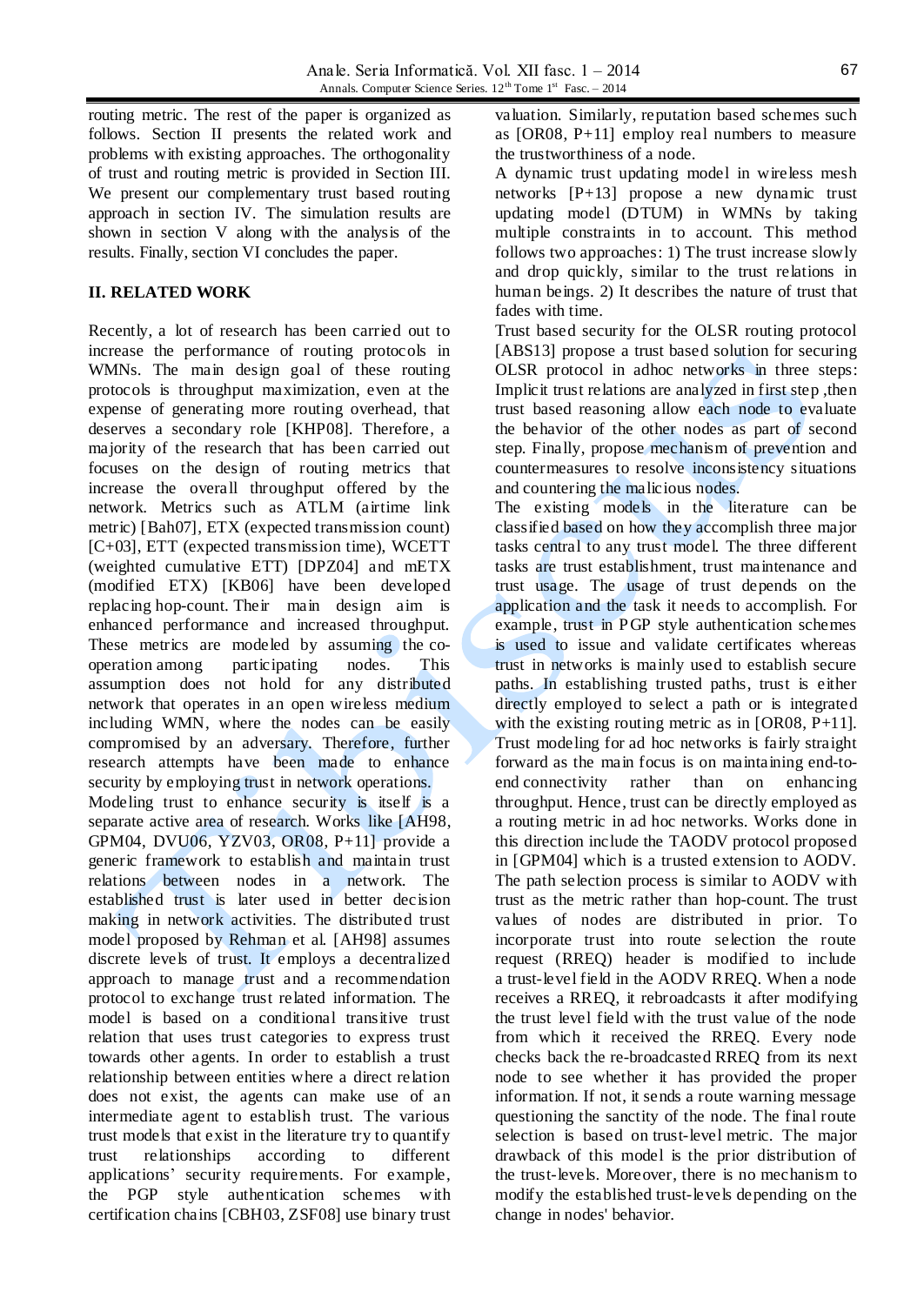But, typical WMN applications like community based mesh networks are supposed to support high throughput internet applications. As the trust value of a node depends only on its past behavior in the network operations and it is accordingly increased or decreased based on the number of successful operations carried out, it is not directly suitable for WMNs. For example, delivering packets successfully is a trust evaluation criterion. In such a case, a packet that is transmitted in a single attempt or after a certain number of retransmissions are considered as a successful event. Therefore, employing trust as the routing metric does not achieve high throughput in WMNs. Initial research attempts in this direction include integrating of trust with the existing routing metric. AODV-REX [OR08] is such an attempt where AODV is extended with a reputation model.

AODV-REX [OR08] is a reputation extension to AODV. In AODV-REX, the reputation of a node is integrated with the hop-count routing metric. Each node maintains two kinds of reputation values for each of its neighbors-local and global. It employs a watchdog to monitor the performance of each of its neighbors. When a node transmits a RREQ, it appends the RREQ with the reputation values of all its neighbors. An intermediate node that receives this broadcasted RREQ, acts on the reputation values of interest and ignores the rest. The RREQ is further appended with the intermediate node's neighbors and retransmitted. The hop-count metric is modified to include the reputation of a node. The basic idea is to create a new virtual distance that takes into account the reputation level of the node connected to the link: the distance of two neighbor nodes increases by decreasing the reputation of one of them. Although, integrating routing metric with trust achieves better performance over trust alone as the routing metric, we will show in the next section that it does not generate optimal routes.

## **III. ORTHOGONALITY OF TRUST AND ROUTING METRIC**

As discussed in the previous section, employing only trust as the routing metric is not suitable for high performance WMN applications. Integrating trust with the routing metric is an alternative solution, but, in this section, we will show that this option of integrating trust and routing metric does not always deliver optimal performance. As, hybrid wireless mesh protocol (HWMP) is the mandatory routing protocol for IEEE 802.11s Based mesh networks and the air-time link metric (ATLM) is default routing metric, we consider HWMP and ATLM for simplicity. We combine air-time metric of a link with the trust value of a node and show that

the attempts to integrate these two variable does not result in optimal performance, and in some cases may form routes through malicious nodes. Our attempts to integrate these two variables are in accordance with the proposed in [OR08]. The trust values of nodes are considered to be real values between the range [0, 1]. A link is preferred over another, if the air-time and trust value of a link  $(TV_{La-b})$  are combined in such a way that it offers less effective air-time than the other and a path  $(P_0)$  is said to be free of malicious nodes if it does

not include a link (node) with trust values of zero.

**Theorem:** Integrating trust with the routing metric of individual links along a selected path  $(P_0)$ 

between source **S** and destination **D** does not result into optimal path and may even include nodes that are malicious.

*Proof:* The proof is based on the argument that integrating two metrics that capture two different aspects of a link cannot be integrated, and if integrated does not always yield optimal results.

Let  $P_0$  be the optimal path from the set of paths  $\{\overrightarrow{P}_i, \overrightarrow{P}_j, \overrightarrow{P}_k, \overrightarrow{P}_0, \dots, \overrightarrow{P}_n\}$  between a source **S** and destination **D** as shown in Fig. 1. The set of links on a path  $P_0$  is represented by a set

$$
L_{\overline{P_0}} = \{l_{s-j}, l_{j-k}, l_{k-m}, \ldots, l_{n-d}\}
$$



**Fig. 1. Set of paths between source S and destination D**

If  $P_0$  is an optimal path, then the cumulative metric offered by individual links in that path are optimal. Therefore, the metric of the path  $P_0$ , is given by

$$
RM\left(\overrightarrow{P_{0}}\right) = \sum_{L_{P_{o}}}\left(l_{s-j-air-time}\oplus TV_{L_{s-j}}\right) \qquad (1)
$$

$$
\left(l_{s-j-air-time}\oplus TV_{L_{s-j}}\right) + \left(l_{j-k-air-time}\oplus TV_{L_{j-k}}\right) + \dots + \left(l_{n-d-air-time}\oplus TV_{Ln-d}\right)
$$

Here,  $\oplus$  indicates and operator suitable for integration. As, air-time is the amount of time taken to send a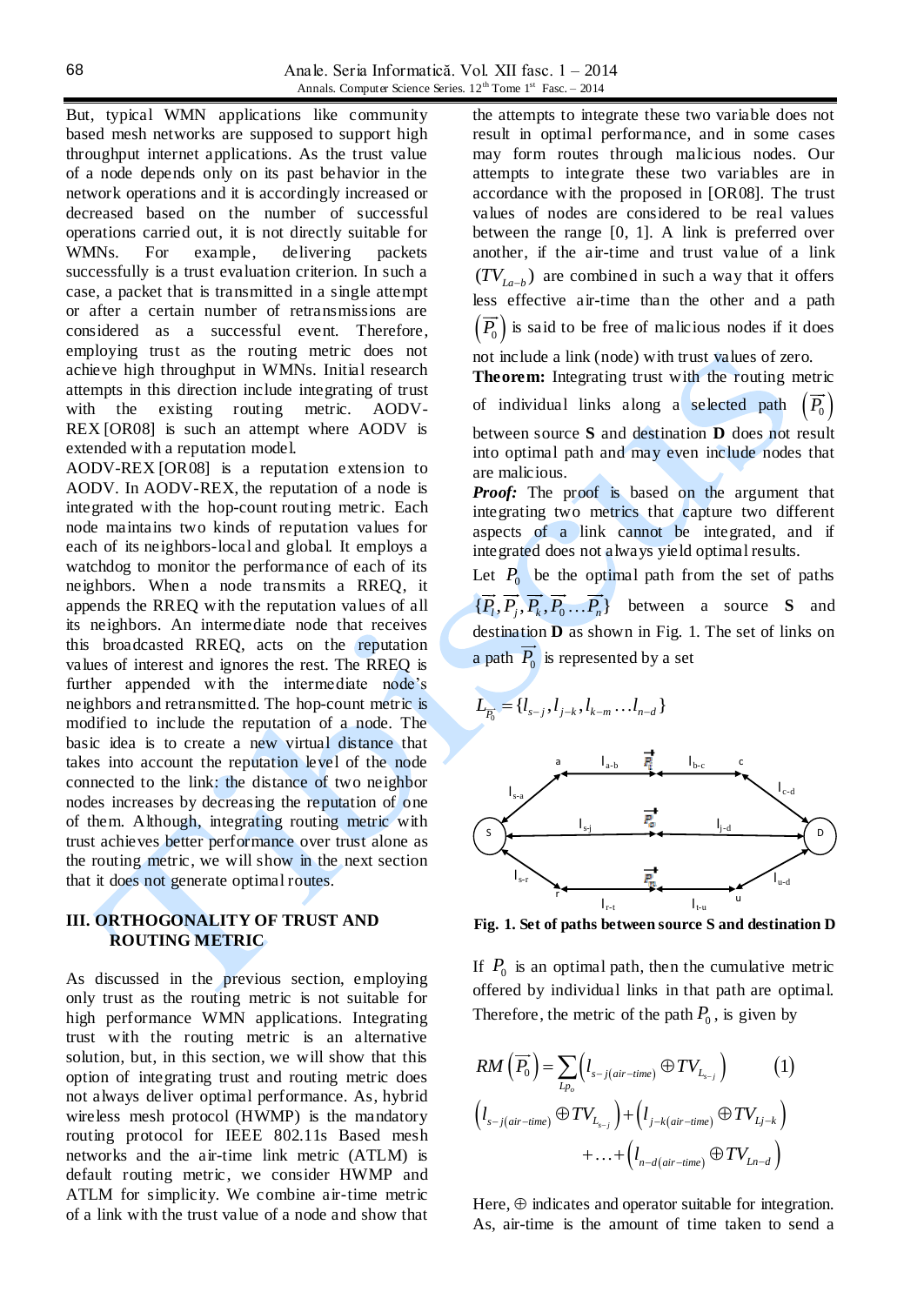packet from a node I to J, the trust value of a node can contribute to air-time by reducing the amount of time which is a factor of trust value. That is, if the trust value of a link is high the amount of time is low and vice-versa. For the above metric to be optimal, the RM  $(P_0)$  does not require all the terms in equation 1 to be optimal, it just requires the  $RM(P_0)$  to provide best air-time value out of the set of available paths. Without loss of generality, it can be assumed that a link with trust value of zero can be included in the path  $P_0$ provided it offers equally better air-time.

Let  $P_l$  be an alternate path that exists between the source **S** and destination **D** and has less preferable metric than  $P_0$ , i.e.  $P_0$  offers better air-time than  $P_l$ , then it can be denoted by,

$$
RM\left(\overrightarrow{P_{0}}\right) < RM\left(\overrightarrow{P_{l}}\right)
$$
\n
$$
\sum_{L_{p_{0}}}\left(l_{s-j(air-time)} \oplus TV_{L_{s-j}}\right) \leq \sum_{L_{p_{1}}} \left(l_{s-a(air-time)} \oplus TV_{L_{s-a}}\right) \qquad (2)
$$
\n
$$
\sum_{L_{p_{0}}} l_{s-j(air-time)} \oplus \sum TV_{L_{s-j}} \leq \sum_{L_{p_{0}}} l_{s-a(air-time)} \oplus \sum TV_{L_{s-a}} \qquad (3)
$$

If both the paths  $P_0$  and  $P_l$  have equal air-time then the tie between these paths is decided by the trust metric. That is, the trust metric contributed by

$$
\Sigma TV_{L_{s-j}}
$$
 is more than  
\n
$$
\Sigma TV_{L_{s-a}}
$$
 therefore,  
\n
$$
\Sigma TV_{L_{s-j}} > \Sigma TV_{L_{s-a}}
$$
 (4)

For the above equation to be true, the cumulative trust metric offered by  $\Sigma TV_{L_{s-j}}$  should be better than  $\sum TV_{L_{s-a}}$ .

Preserving the above inequality, the proba bility of a node/link having a trust value of zero to be included in the selected path  $P_0$  without violating the eqn. 4. Therefore, preserving the inequality, a link  $l_{k-m}$  in the path  $P_0$  is considered to be zero.

$$
TV_{I_{s-j}} + TV_{I_{j-k}} + 0... + TV_{I_{n-d}}
$$
  
>  $TV_{I_{s-a}} + TV_{I_{a-b}} + TV_{I_{b-c}} + ... + TV_{I_{n-d}}$ 

This clearly indicates that a node whose trust value of zero is included in the path as the metric considered is cumulative rather than on per-link basis. Hence, a path  $P_0$  is selected over a path  $P_l$ that is not optimal. This is due to the fact that the two variables that are integrated capture different properties of a wireless link and if integrated does not generate optimal paths.

#### **IV. THE PROPOSED COMPLEMENTARY TRUST BASED ROUTING**

In this section, we present our complementary trust based routing approach to enhance routing security without compromising on throughput. This is achieved with the help of a complementary trust model. The route selection process is driven primarily by the existing routing metric (ATLM). The major advantage of our approach is that it allows the nodes to select a path that offer high-throughput along with the requirement that the nodes that are being chosen satisfy basic trust requirements. This ensures that the nodes in selected path are trustworthy and also offer thigh throughput. The employed trust model contains three different phases of operation that are carried out independently without intervening with the routing process. The trust model provides the nodes with the trust values of its neighbor's that are updated periodically. The three different phases are Initialization, Trust Evaluation and Trust Recommendation.

*Initialization:* When the network is initialized, each node discovers its neighbors and assigns a trust value of 0.5. A node maintains trust relationships only with its neighbors, i.e. nodes that are in its communication range. The value of 0.5 is justified as node neither trusts nor distrusts a neighbor. The maximum trust value that a node can attain is unity.

*Trust Evaluation:* Each node periodically evaluates the behavior of each of its neighbors using the trust evaluation procedure. The evaluation procedure is carried out independently by each node and the evaluation timing of nodes need not be synchronized. The evaluation of a neighboring node's behavior is based on the assumption that the all the nodes in the network are fairly loaded. This assumption is justified in a WMN as WMR's are dedicated routers that provide continuous access services to its clients when they are in operational mode. Hence, the contribution of every genuine node in forwarding network traffic is equal. This is not the case in ad hoc networks, where nodes generate data traffic when required. In our trust model, each node monitors the performance of each of its neighbors during an interval of time denoted

by *TEinterval* . During the time interval *TEinterval* , an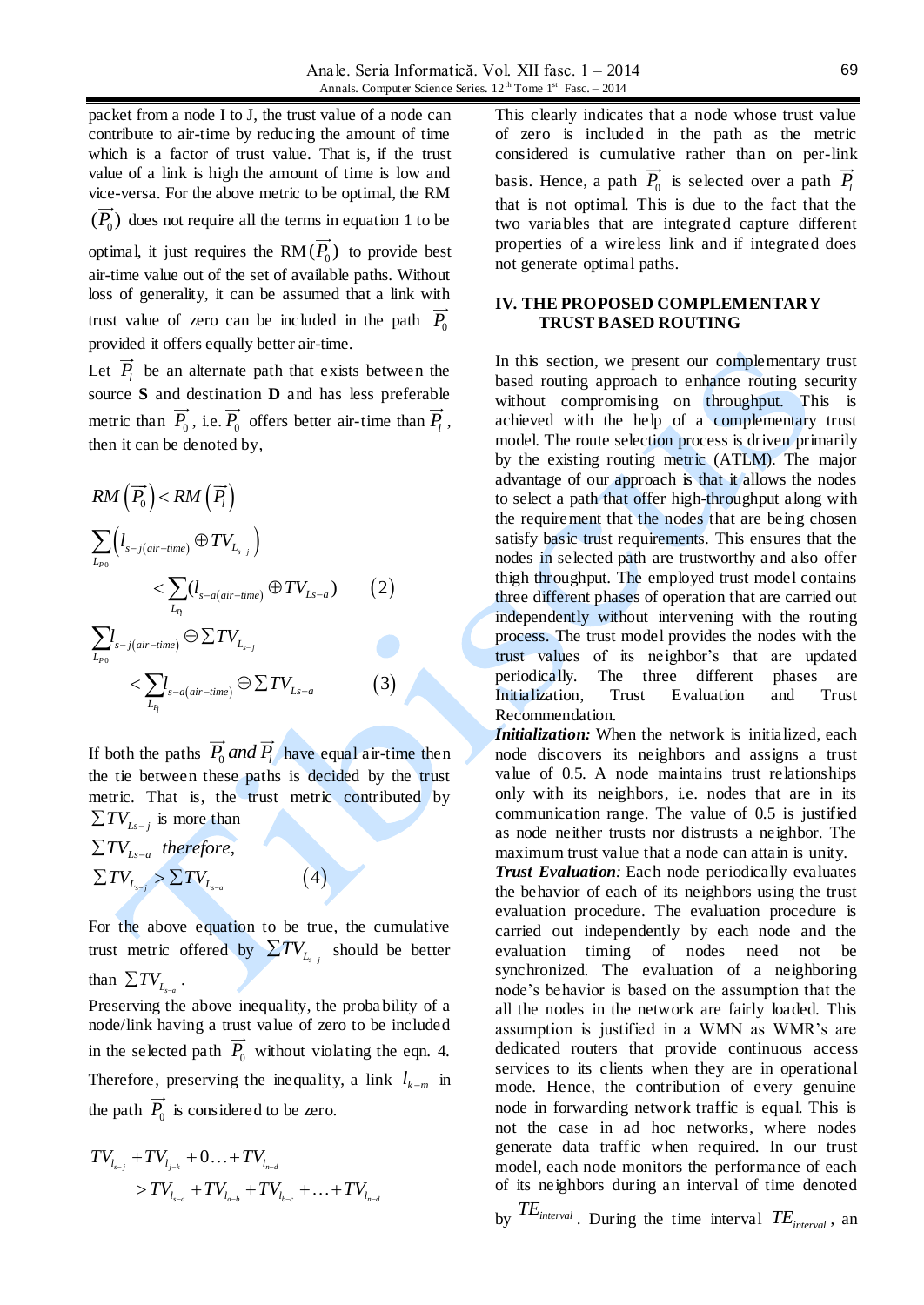evaluator node *I* expects a fixed number of packets  $(\text{fp}_{ji})$  from each of its neighboring nodes *J* periodically.

An evaluator node *I* also monitors the neighborhood to measure the channel utilization. The main aim of monitoring the utilization of the channel is to keep track of the congestion conditions in the neighborhood. The congestion detection scheme employed is in line with [X+03] that is based on random early detection algorithm (RED) [FJ93]. This allows node *I* to consider losses in the network due to congestion in the neighborhood and avoid penalizing genuine nodes. The number of packets lost due to congestion is estimated and represented by  $(\alpha_{ji})$ . The trust model also considers the packets that are received in error due to collisions and is represented by  $(\beta_{ji})$ . At the end of  $TE_{interval}$ , node *I* calculates the actual number of packets that have been successfully received from a particular neighbor  $J(\gamma_{ji})$ . The ideal performance by a neighbor is given by eqn. 5

$$
f p_{ji} = \alpha_{ji} + \beta_{ji} + \gamma_{ji}
$$
 (5)

The packets lost due to congestion  $(\alpha_{ji})$  are estimated in the following manner. Node *I* continuously monitors its neighborhood to measure the channel utilized. To be more precise, a node *I* will monitor five different radio states 1) Transmitting, 2) Receiving, 3) Carrier sensing busy 4) Virtual carrier sensing busy (e.g. deferral to RTS, CTS etc.) and  $5$ ) Idle (i.e., no activity on the channel). These radio states can give an estimate of the node *I*'s contribution and neighborhood contribution to the channel utilization. State 1 & 2 contribute to the node *I*'s channel utilization, states 3 & 4 contribute to the neighborhood contribution, and state 5 is considered as idle time. By monitoring the five radio states, a node can estimate 3 channel utilization ratios, namely total channel utilization ratio (U*busy*), transmitting ratio (U*tx*) and receiving ratio (U*rx*). To determine the channel utilization ratios, a node measures amount of time spent in each channel condition, that are given by T*tx*, T*rx*, T*cs*, T*vcs* and T*idle*. The sum of all the time periods is equal to interval *TEinterval* .

The utilization ratios are given by,

$$
U_{\text{busy}} = \frac{TE_{\text{interval}} - T_{\text{idle}}}{TE_{\text{interval}}}
$$
(6)

$$
U_{tx} = \frac{T_{tx}}{TE_{interval}}
$$
 (7)

$$
U_{rx} = \frac{T_{rx}}{TE_{interval}}
$$
 (8)

Using these utilization ratios, one can estimate the size of the neighborhood queue.  $U_{tx}$  and  $U_{rx}$  give the node *I's* contribution to channel usage. The local drop probability of each node is calculated that is proportional to node's channel bandwidth usage. The dropping probability of the entire neighborhood is determined using eqn. 10 that is derived from the RED congestion algorithm for wired networks that is based on monitoring queue length (*q*) [FJ93]. The terms  $max_{th}$  and  $min_{th}$  are the maximum and minimum threshold values of the neighborhood queue. The term  $max_p$  is the maximum dropping probability achieved when the average queue size reaches the  $max_{th}$ . The average queue size  $avg$  is obtained using eqn. 9 where  $w_q$  is the queue weight for smoothing the average queue size.

$$
avg = (1 - wq) * avg + wq * q
$$
  
\n
$$
Pd = \frac{maxp (avg - minth)}{(maxth - minth)}
$$
  
\n(10)

As node *I* expect equal number of packets from each of its neighbors *J* it determines the dropping probability of a particular neighbor by determining the number of its active neighbors. The values of  $\alpha_{ii}$  and  $\beta_{ii}$  are estimated and compared with fp<sub>*ii*</sub>. If the difference in number of packets is not in accordance with fp<sub>*ii*</sub> after considering of  $\alpha_{ii}$  and  $\beta_{ii}$ , then the loss in packets is considered to be intentional and the neighboring node is penalized decreasing its trust value by  $\delta$  (0.01) for each packet that is lost. If the trust value of a node falls below a threshold value *u* (Upper-Threshold), it requests for a recommendation about that particular neighbor. The evaluation time period can be set accordingly, i.e. it can be longer or shorter depending on the type of application in which the model is employed.

*Trust Recommendation:* Trust recommendation is an on demand process that is carried out by a node *I* when the trust value of one of its neighbor *J* falls below *u*. All nodes that receive a request for trust recommendation check their respective neighbor list to verify the existence of *J*. If *J* exists in their neighbor list, it replies to the request sent by *I* by sending the current trust value of *J* in its list. Once *I* receive all the recommendations, it re-evaluates the trust value of *J*. If it falls below *l* (Lower Threshold), the neighbor node's status is set to malicious.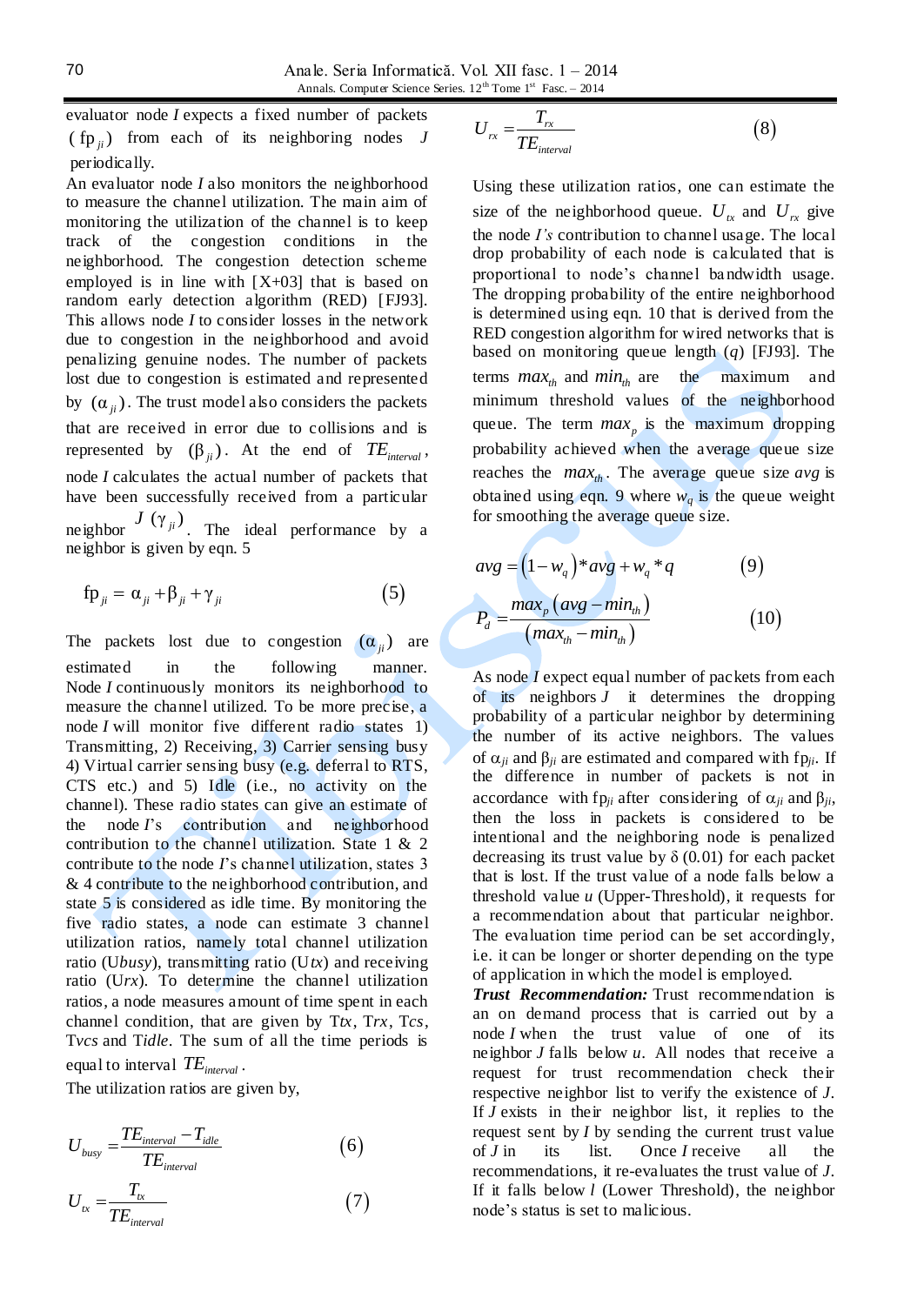### **V. ROUTING METHODOLOGY AND SIMULATION ANALYSIS**

#### *A. Routing Methodology*

The proposed complementary trust mechanism is integrated into HWMP, to enhance its routing security on one-hand and achieving high-throughput on the other. The proposed trust mechanism works at the MAC layer allowing better path discovery process at the network layer. It observes the behavior of each of its neighbors by monitoring the channel utilization conditions. It also does not incur any extra overhead in monitoring the channel as all the channel monitoring states of a node are usually carried out even in the absence of the trust model.

It also allows the routing protocol HWMP to establish secure end-to-end routes by providing it with the observed trust values. The nodes make use of these trust values provided by the trust model to establish secure high throughput routes. In the route discovery process, a source node *O* initiates a route discovery process by broadcasting a RREQ for a destination *D*. An intermediate node *I* that receive a broadcasted RREQ, first verifies the trust value of the transmitter (For example, *O* in the first turn). The RREQ is processed only if the trust value of the transmitter is above a threshold *u* (Upper Threshold), else it is discarded. This process is repeated by each intermediate node until the RREQ reaches the destination or a node that has fairly fresh route to the destination. Finally, when the RREQ reaches the destination *D*, it too verifies the trust value of the transmitter before the uni-casting a RREP through it.The trust model ensures that the nodes that are included in the route pass the basic trust acceptance criteria. Overall the route selection process is mainly driven by the air-time of a link and the trust model complements the route formation by ensuring that the selected nodes satisfy the basic acceptance criteria.

#### *B. Simulation Analysis*

This section analyzes the performance of HWMP, when trust is integrated with the air-time routing metric and compare it with the proposed mechanism. We simulated the performance of HWMP built on two different mechanisms. As routing-metric is integrated with trust in the first approach, we have employed the reputation extension model proposed for WMNs [OR08]. In [OR08], the authors have implemented the reputation extension for AODV, but for uniformity we have implemented the same model for HWMP. Moreover as WMNs are high performance access networks, the hop-count metric employed by AODV is not a suitable metric to verify the performance of both the schemes.

The second model is our proposed complementary trust model. Both the trust models are implemented in

Omnetpp-4.2.1, a discrete event network simulator. We have considered a mesh backbone network consisting of 48 nodes. The IEEE 802.11s MAC protocol is considered. Malicious nodes are randomly chosen to exhibit malicious behavior by dropping packets. Nodes in the network are allowed to communicate by randomly selecting a source and destination pair. Each node sends a set of packets at any instance of time. The simulation time was set to 2000 seconds. First, we analyze the the packet delivery ratio (PDR) performance of both the protocols along with basic HWMP for both TCP and UDP data traffic as shown in Figure 2 and 3 . The graph Figure 2 and Figure 3 clearly shows that the increase in the total number of packets successfully delivered and increased PDR, when trust is employed independently just to complement the routing metric.



**Fig. 2. TCP Packet Delivery performance of cTrust compared with Aodv-Rex**



**compared with Aodv-Rex**

Figure 4 shows the overhead analysis of cTrust compared with AODV-REX. cTrust incurs more overhead compared to AODV-REX and HWMP as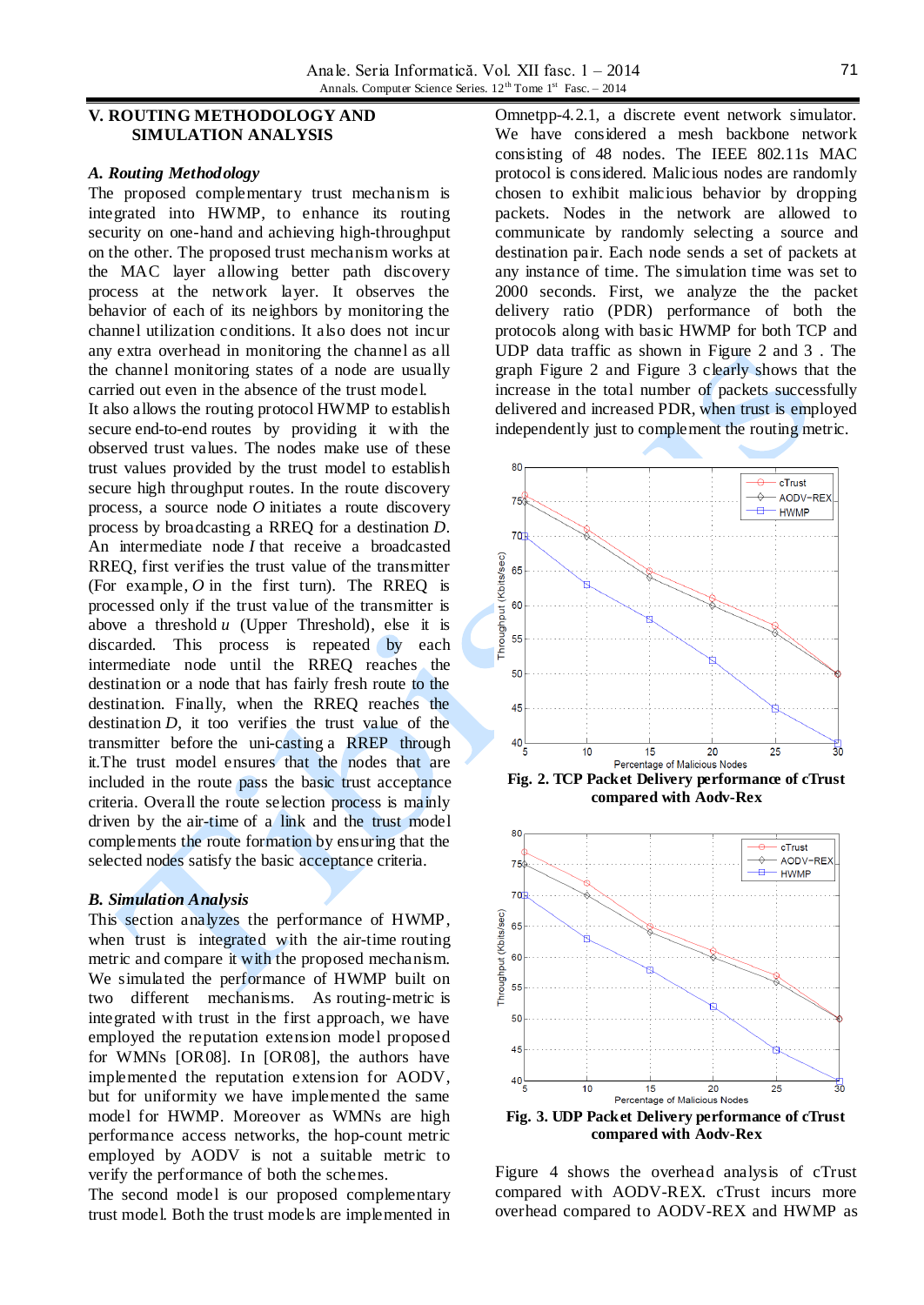it requires additional control packets for sharing trust recommendations with neighboring nodes whereas AODV-REX piggy backs the reputation values in the route request packets. However, AODV-REX incurs high message overhead as each node concatenates the reputation values of all its neighbors while transmitting a route request. Thus, the size of the message grows rapidly as the route request reaches the destination. It also incurs more computation overhead as each node has to process the entire reputation values and their addresses to suitably find the content of interest. Increase in message size also consumes more airtime to transmit a message thus increasing the inter-flow interference.



## **VI. CONCLUSION**

As WMNs are expected to deliver high throughput, either employing only trust for path selection or integration of trust with the underlying routing metric doesn't give optimal performance. The main reason behind this is the independent and the orthogonal nature of the two variables (routing metric and trust). To address this issue, we have developed a complementary trust based routing mechanism that allows nodes to establish paths that are trustworthy and also achieve high throughput (as it is using Airtime metric for path establishment).The proposed trust evaluation mechanism complements the existing routing protocol, HWMP with its trust observations. We have also shown the performance results of both the schemes and verified that the complementary trust based routing approach performs better over integration model.

#### **REFERENCES**

- [AH98] **Alfarez Abdul-Rahman, Stephen Halles** - *A Distributed Trust Model*, In Proc. Of New Security Paradigms Workshop, ACM, New York, NY, USA, 1998.
- [ABS13] **Asma Adnane,Christophe Bidan, Rafael Timóteo de Sousa Júnior** - *Trust-based security for the OLSR routing protocol*, Computer Communications 36, pp. 1159-117, 2013.
- [AWW05] **Ian F. Akyildiz, Xudong Wang, Weilin Wang** - *Wireless mesh networks: A survey*, Computer networks and ISDN systems, 2005.
- [Bah07] **Michael Bahr** *Update on the Hybrid Wireless Mesh Protocol of IEEE 802.11s*, Mobile Adhoc and Sensor Systems, 2007.
- [Cou04] **D. S. J. de Couto** *High-Throughput Routing for Multi-Hop Wireless Networks*, Ph.D. diss., MIT, 2004.
- [CBH03] **S. Capkun, L. Buttyan, J. Hubaux** *Self-organized public-key management for mobile ad hoc networks*, IEEE Transactions on Mobile Computing, vol. 2, no. 1, pp. 52–64, 2003.
- [C+03] **D. de Couto, D. Aguayo, J. Bicket, R. Morris** – *A High-throughput path metric for multi-hop wireless routing*. In *MOBICOM*, 2003.
- [DPZ04] **R. Draves, J. Padhye, B. Zill** *Routing in Multi-Radio, Multi-HopWireless Mesh Networks*, ACM MobiCom, pp. 114–28, 2004.
- [DVU06] **Kamal Deep Meka, Mohit Virendra, Shambhu Upadhyaya** - *Trust Based Routing Decisions in Mobile Ad-hoc Networks*, In Proc. of the workshop on Secure Knowledge Management (SKM 2006), 2006.
- [FJ93] **S. Floyd, V. Jacobson** *Random early detection gateways for congestion avoidance*, IEEE/ACM Transactions on Networking 1(4):397-413, 1993.